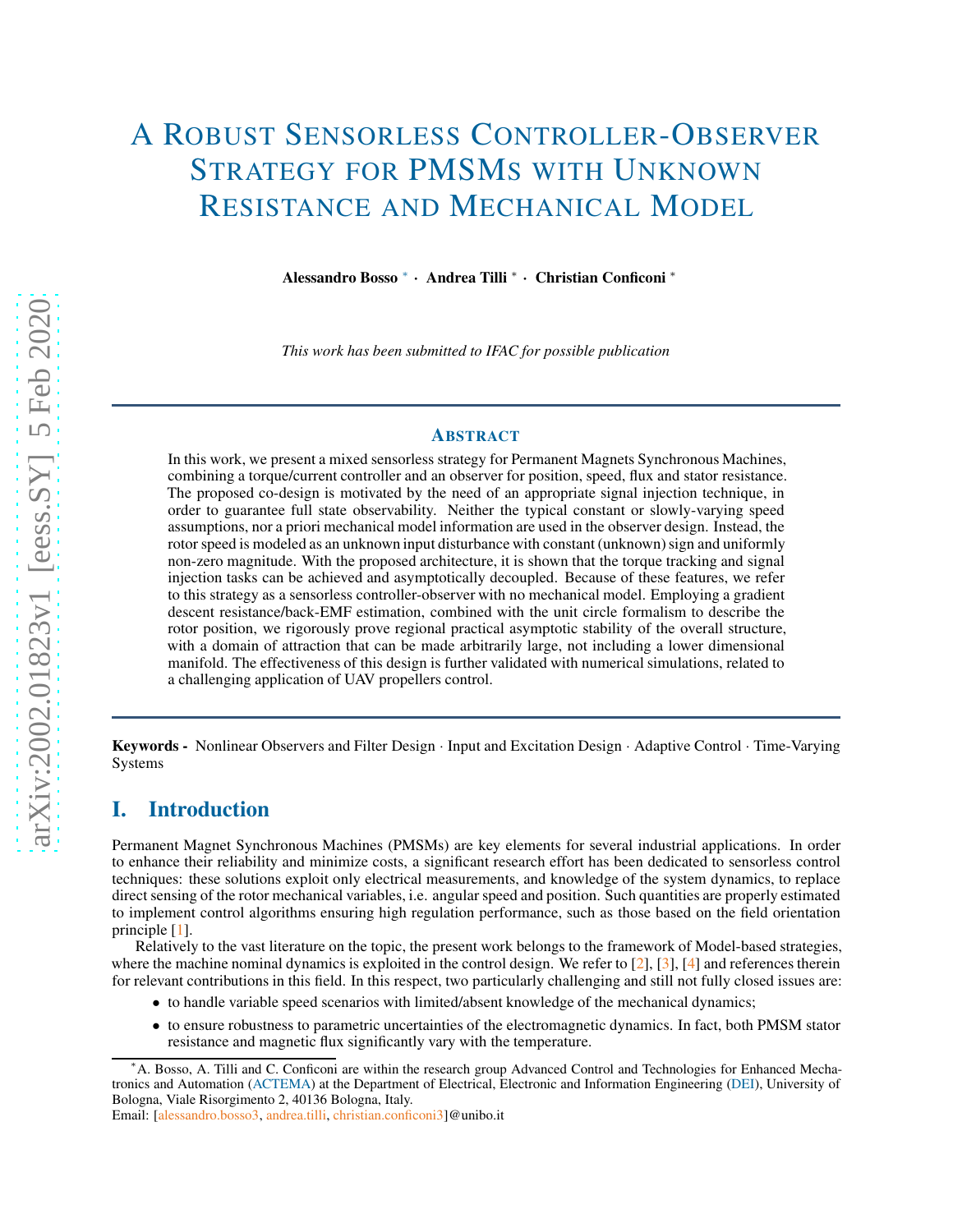Without aiming to be exhaustive, we recall some recent results containing significant steps towards the solution of the above challenges. In [\[5\]](#page-10-4), [\[6\]](#page-10-5) we find sensorless control solutions with resistance reconstruction, considering timevarying speed scenarios. There, local results are rigorously drawn, yet the mechanical model is assumed known. In [\[7\]](#page-10-6) interesting results are given for the case of variable speed and no use of the mechanical model, but with known stator resistance. The authors proposed a clever reparameterization of the PMSM electromagnetic dynamics to obtain a linear regression problem, solved with standard gradient descent techniques. The approach has been extended in [\[8\]](#page-10-7), where the so-called DREM filtering techniques  $[9]$  are applied to improve the observer performance, and in  $[10]$  where the authors include stator resistance estimation, even though they also use the mechanical model and its parameters. The gradient-based sensorless observer described in [\[11\]](#page-10-10), and modified in [\[12\]](#page-10-11) to obtain global properties, has been enhanced in  $[13]$ , with the estimation of the rotor flux amplitude. In  $[14]$ , a thorough observability analysis of the pair rotor position/stator resistance is carried out. Then, a nonlinear Luenberger observer is combined with a resistance estimator based on a scalar minimization problem. This way, the most likely value is selected among multiple solutions in case of indistinguishability. This strategy does not rely on the mechanical dynamics, yet known rotor flux amplitude is assumed, and speed is recovered by filtering the position estimate. In  $[15]$  we proposed a speed, position, and flux sensorless observer solution, with no information about the mechanical model. By Lyapunov-based and two time scales arguments, regional practical asymptotic stability was established for the case of time-varying speed with bounded derivative and unknown constant sign. In [\[16\]](#page-10-15), a hybrid modification of the aforementioned observer is introduced to achieve semi-global stability and a faster estimation dynamics.

The present work expands significantly the aforementioned approach. Indeed, the hypothesis of perfectly known electrical parameters is removed by letting the stator resistance be uncertain. Concerning the observability properties of this additional parameter, relatively strong signal conditions must be satisfied [\[14\]](#page-10-13), and these are related to the behavior of stator currents. In this respect, a complete separation between controller and observer design cannot guarantee, a priori, desirable tracking and stability performance. For this purpose, we take a step towards a more coupled sensorless strategy, where an observer, inspired by the solution proposed in [\[15\]](#page-10-14), is interconnected with a torque/current controller. This controller is responsible not only for standard torque generation objectives, but also for signal injection to ensure resistance observability. In practice, the proposed solution should be then analyzed in closed loop with a speed controller. However, we decide to simplify the mathematical framework by supposing that such feedback does not destroy the conditions on speed for sensorless observability, so that we can focus on the controller-observer structure.

To summarize the goals of the present work, we want to achieve reconstruction of rotor speed, position, flux and stator resistance, while at the same time ensuring that the torque requests given by an upper level (a priori given) speed controller are satisfied asymptotically. The two time scales separation of  $[15]$  is used to simplify the stability analysis, and to the same slow subsystem (an attitude observer on the unit circle), we associate a fast subsystem which now includes a current controller with adaptive resistance and back-EMF reconstruction. An Immersion and Invariance (I&I) strategy [\[17\]](#page-10-16) is proposed to estimate the stator resistance and yield a simple continuous-time gradient descent algorithm. In this context, we show that by tracking a sinusoidal current reference, not responsible for electric torque distortion, it is possible to derive regional practical asymptotic stability, with the domain of attraction that can be extended arbitrarily in size, except for a lower-dimensional unstable manifold.

The paper is organized as follows. In Section [III.](#page-2-0) we briefly recall the PMSM model, so that we can state the observer-controller problem and introduce the required standing assumptions. Section [IV.](#page-3-0) is devoted to the proposed solution and its stability analysis. The results are further validated in Section [V.](#page-8-0) by means of numerical simulation tests. Finally, Section [VI.](#page-9-0) wraps up the paper with final remarks and future directions.

# II. Notation and Useful Results

## A. Notation

We use  $(\cdot)^T$  to denote the transpose of real-valued matrices, and often write  $(v, w)$ , with v, w column vectors, to indicate the concatenated vector  $(v^T w^T)^T$ . When clear from the context, the time argument will be omitted for notational simplicity. In case of non-differentiable signals, the upper right Dini derivative, indicated with  $D^+$ , will be employed as generalized derivative.

Following the formalism in [\[15\]](#page-10-14), we employ the unit circle  $\mathbb{S}^1$  to represent reference frames involved in the manipulation of PMSM equations. Indeed,  $\mathbb{S}^1$  is a compact abelian Lie group of dimension 1, with identity element  $(1\ 0)^T$ . A generic integrator on  $\mathbb{S}^1$  is given by:

$$
\dot{\zeta} = u(t) \underbrace{\begin{pmatrix} 0 & -1 \\ 1 & 0 \end{pmatrix}}_{\mathcal{J}} \zeta, \qquad \zeta \in \mathbb{S}^1,
$$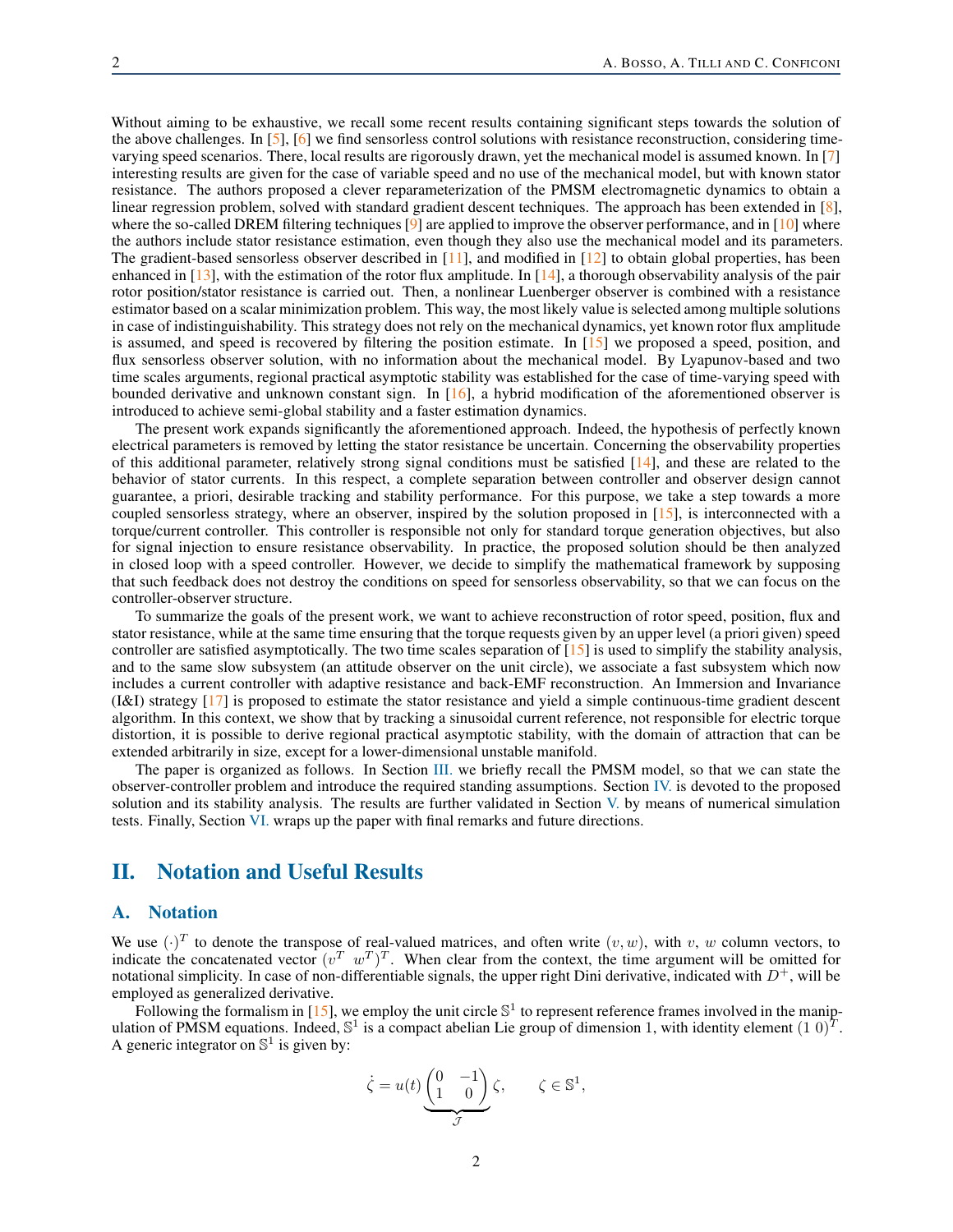with  $u(t) \in \mathbb{R}$ . Any angle  $\vartheta \in \mathbb{R}$  can be mapped into an element of the unit circle given by  $(\cos(\vartheta) \sin(\vartheta))^T \in \mathbb{S}^1$ . Furthermore, to any  $\zeta = (c \ s)^T \in \mathbb{S}^1$  we can associate a rotation matrix  $\mathcal{C}[\zeta] = \begin{pmatrix} c & -s \\ s & c \end{pmatrix}$ , which is used for group multiplication: for any  $\zeta_1, \zeta_2 \in \mathbb{S}^1$ , their product is given by  $\mathcal{C}[\zeta_1]\zeta_2 = \mathcal{C}[\zeta_2]\zeta_1$ .

#### B. Uniform Complete Observability

Consider a linear time-varying system of the form:

$$
\dot{x} = A(t)x \qquad y = C(t)x.
$$

with  $x \in \mathbb{R}^n$ ,  $y \in \mathbb{R}^m$  and  $A : \mathbb{R}_{\geq 0} \to \mathbb{R}^{n \times n}$ ,  $C : \mathbb{R}_{\geq 0} \to \mathbb{R}^{m \times n}$  piecewise continuous functions. Denote with  $\Phi$ the transition matrix associated with A, then we say that the pair  $(C, A)$  is uniformly completely observable (UCO) if there exist positive scalars  $\alpha_1$ ,  $\alpha_2$ ,  $\delta$  such that, for all  $t \geq 0$  [\[18\]](#page-10-17):

$$
\alpha_1 I_n \le \int_t^{t+\delta} \Phi^T(s,t)C^T(s)C(s)\Phi(s,t)ds \le \alpha_2 I_n,
$$

where the above integral is known as observability Gramian. In classic continuous-time system identification, the UCO property is the key element to achieve exponential stability of the parameter estimation error. Indeed, the system

$$
\dot{x} = -\psi(t)\psi^T(t)x,
$$

with  $x \in \mathbb{R}^n$  and  $\psi : \mathbb{R}_{\geq 0} \to \mathbb{R}^n$  a piecewise continuous function, can be proven to be uniformly globally exponentially stable as long as  $\psi$  is persistently exciting (PE), i.e. the pair  $(\psi^T, 0_{n \times n})$  is UCO. The stability proof of the observer will involve similar arguments in a slightly modified context.

# <span id="page-2-0"></span>III. Model Formulation and Problem Statement

Firstly, we recall the PMSM model. Under balanced working conditions, linear magnetic circuits, and negligible iron losses, according to standard planar representation of three-phase electrical machines, we can write the two-phase PMSM dynamics in a static frame as:

<span id="page-2-1"></span>
$$
\frac{d}{dt}\dot{i}_s = -\frac{R}{L}\dot{i}_s + \frac{u_s}{L} - \frac{\omega\varphi\mathcal{J}\zeta}{L}, \qquad \dot{\zeta} = \omega\mathcal{J}\zeta
$$
\n(1)

where  $i_s, u_s \in \mathbb{R}^2$  are the stator currents and voltages,  $\omega$  is the electrical rotor speed, while  $\zeta \in \mathbb{S}^1$  and  $\varphi \in \mathbb{R}_{>0}$ represent the orientation and amplitude of the rotor flux vector. In addition,  $R$  and  $L$  are the stator resistance and inductance, respectively. Finally, the torque generated by the PMSM is given by:

$$
T_{\rm el} = -\frac{3}{2} p \varphi \zeta^T \mathcal{J} i_s,\tag{2}
$$

with  $p \in \mathbb{Z}_{\geq 1}$  the number of pole pairs of the motor. Consider a generic rotating reference frame,  $\zeta_r \in \mathbb{S}^1$ , satisfying:

$$
\dot{\zeta}_r = \omega_r \mathcal{J} \zeta_r,\tag{3}
$$

with  $\omega_r$  a piecewise continuous signal. Then, system [\(1\)](#page-2-1) can be rewritten in the rotating frame  $\zeta_r$  as:

<span id="page-2-2"></span>
$$
\frac{d}{dt}\dot{i}_r = -\frac{R}{L}\dot{i}_r + \frac{u_r}{L} - \frac{\omega\varphi\mathcal{I}\mathcal{C}^T[\zeta_r]\zeta}{L} - \omega_r\mathcal{J}\dot{i}_r, \qquad \dot{\zeta} = \omega\mathcal{J}\zeta
$$
\n(4)

where  $i_r = \mathcal{C}^T[\zeta_r] i_s$ ,  $u_r = \mathcal{C}^T[\zeta_r] u_s$ .

Concerning the observability properties of system [\(4\)](#page-2-2), the assumption of non-permanent zero speed is usually required as sufficient condition to reconstruct  $\omega$ ,  $\zeta$ ,  $\varphi$ , assuming currents and voltages available for measurement and the parameters  $R$  and  $L$  perfectly known [\[19\]](#page-10-18). However, this is in general not sufficient to reconstruct the stator resistance, so additional features, in particular related to the stator currents (see  $[14]$  and references therein), need to be satisfied. The fundamental idea is that a sufficiently rich current profile can be used to impose persistency of excitation, thus guaranteeing observability of R.

The desired richness features are not a priori guaranteed, though, if control and observation tasks are completely decoupled. As a consequence, the focus of this work is on the co-design of both a sensorless observer and a current controller that, altogether, formally ensure robust observability, under some commonly satisfied working conditions. We aptly refer to this co-design as a *mixed controller-observer problem*. It must be stressed that the speed controller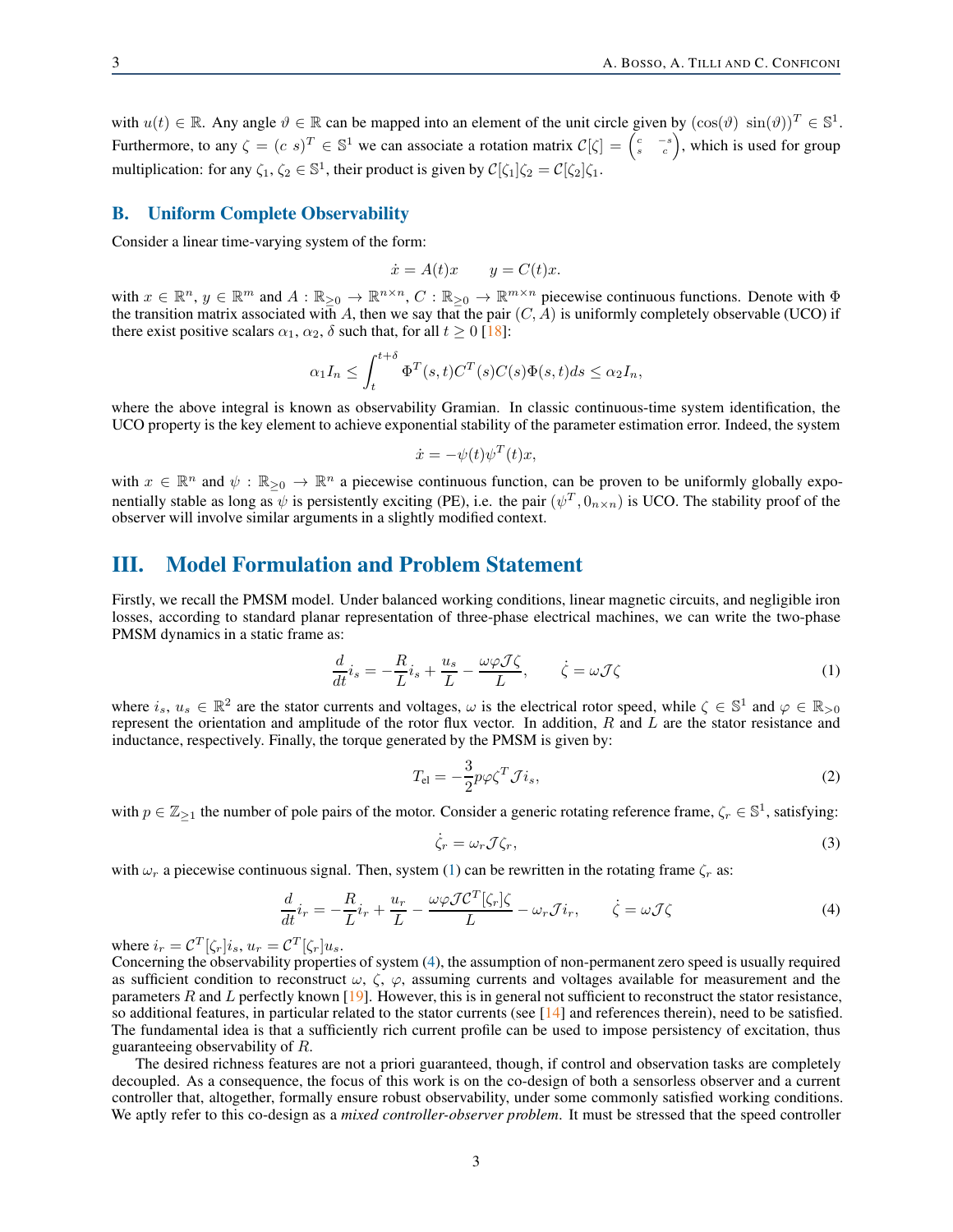is a priori given, as it is not directly responsible for current excitation, and its main role in the present work is to provide a reference for torque regulation, indicated with  $T_{el}^*$ . Still, a feedback between the controller-observer and the speed dynamics clearly exists, and an incorrect behavior of the rotor speed can potentially destroy the observability properties. To simplify the mathematical setup, we assume that the observability properties deriving from  $\omega$  are a priori satisfied. This, in practice, translates to imposing specific tracking properties to the controller-observer, and a strong connection with the domain of attraction arises. We leave the analysis of this interconnection out of the scope of this work.

For observer design purposes,  $\omega$  is modeled as an unknown input which is supposed to satisfy the following regularity Assumption.

<span id="page-3-2"></span>**Assumption 1** - The signal  $\omega(\cdot)$  is defined on the interval  $[0,\infty)^2$  $[0,\infty)^2$  and, in addition:

- *a*)  $\omega(\cdot)$  *is*  $C^0$  *and piecewise*  $C^1$  *in its domain of existence;*
- *b)* there exist positive scalars  $\omega_{\min}$ ,  $\omega_{\max}$  such that, for all  $t \geq 0$ , it holds  $\omega_{\min} \leq |\omega(t)| \leq \omega_{\max}$ ;
- *c*)  $|D^{\dagger}\omega(t)|$  *exists and is bounded, for all*  $t \geq 0$ *.*

The constant sign and uniformly non-zero magnitude assumptions are indeed somewhat restrictive, and are the same employed in [\[15\]](#page-10-14). However, significant applications such as renewables electric energy generation and electric vehicles propulsion (UAVs, HEVs) usually meet such requirements. Finally, we present an Assumption used for design purposes.

#### <span id="page-3-3"></span>Assumption 2 - *The following hypotheses hold:*

- a) the torque reference  $T_{\rm el}^*(\cdot)$  is  $\mathcal{C}^1$  in the interval  $[0,\infty)$  and satisfies  $\|T_{\rm el}^*(\cdot)\|_\infty\leq T_{\max}^*$ , for some positive scalar  $T^*_{\text{max}}$ *. Furthermore*  $T^*_{\text{el}}(\cdot)$  and its derivative,  $\dot{T}^*_{\text{el}}(\cdot)$ , are available for measurement;
- *b*)  $u_s$  and  $i_s$  are available for control, along with parameters L and p;
- *c*)  $\zeta$ ,  $\omega$ ,  $\varphi$  *and*  $R$  *are unknown.*

We can thus summarize the *mixed controller-observer problem* as follows. Given the PMSM dynamics [\(1\)](#page-2-1) or [\(4\)](#page-2-2) and under the hypothesis that Assumptions [1-](#page-3-2)[2](#page-3-3) are satisfied, design a dynamical system such that:

- an estimate of  $\zeta$ ,  $\omega$ ,  $\varphi$  and R is provided, ensuring appropriate stability and convergence properties;
- the PMSM torque,  $T_{el}(\cdot)$ , reaches the reference  $T_{el}^*(\cdot)$  (practically) asymptotically.

While the first requirement resembles a typical problem of sensorless observation, the second means that the current controller should not deteriorate, at least asymptotically, the torque tracking performance. Note that this torquepreservation property is possible because, for any  $t \ge 0$ , only one stator current direction in  $\mathbb{R}^2$  generates torque, so that the exciting signal can be in principle completely masked.

## <span id="page-3-0"></span>IV. The Proposed Scheme

Let  $\chi := |\omega| \varphi \in \mathbb{R}_{>0}, \xi := (1/\varphi) \operatorname{sgn}(\omega)$ , then let  $\zeta_{\chi} := \zeta \operatorname{sgn}(\xi) = \zeta \operatorname{sgn}(\omega)$ . Replacing  $\zeta$  with  $\zeta_{\chi}$  in [\(4\)](#page-2-2), we obtain the following system:

$$
\frac{d}{dt}i_r = -\frac{R}{L}i_r + \frac{u_r}{L} - \frac{\chi \mathcal{J} \mathcal{C}^T[\zeta_r]\zeta_\chi}{L} - \omega_r \mathcal{J} i_r
$$
\n
$$
\dot{\zeta}_\chi = \chi \xi \mathcal{J} \zeta_\chi. \tag{5}
$$

<span id="page-3-4"></span>In this structure,  $\xi \in \mathbb{R}$  is an unknown parameter and  $\chi(\cdot)$  a positive signal which, by virtue of Assumption [1,](#page-3-2) is such that:

- a)  $\chi(\cdot)$  is  $C^0$  and piecewise  $C^1$ ;
- b)  $\chi_{\rm m} \leq \chi(t) \leq \chi_{\rm M}$ , for all  $t \in [0, \infty)$  and for some positive scalars  $\chi_{\rm m}$ ,  $\chi_{\rm M}$ ;
- c)  $|D^+\chi(t)| \leq M$ , for all  $t \in [0,\infty)$  and for some positive scalar M.

Consider now a reference frame,  $\zeta_r = \hat{\zeta}_\chi$ , used to estimate the frame  $\zeta_\chi$ , satisfying:

$$
\dot{\hat{\zeta}}_{\chi} = \hat{\omega}_{\chi} \mathcal{J} \hat{\zeta}_{\chi},\tag{6}
$$

<span id="page-3-1"></span><sup>&</sup>lt;sup>2</sup>The initial time is chosen to be 0, without loss of generality, since we assume invariance of the properties of  $\omega$ .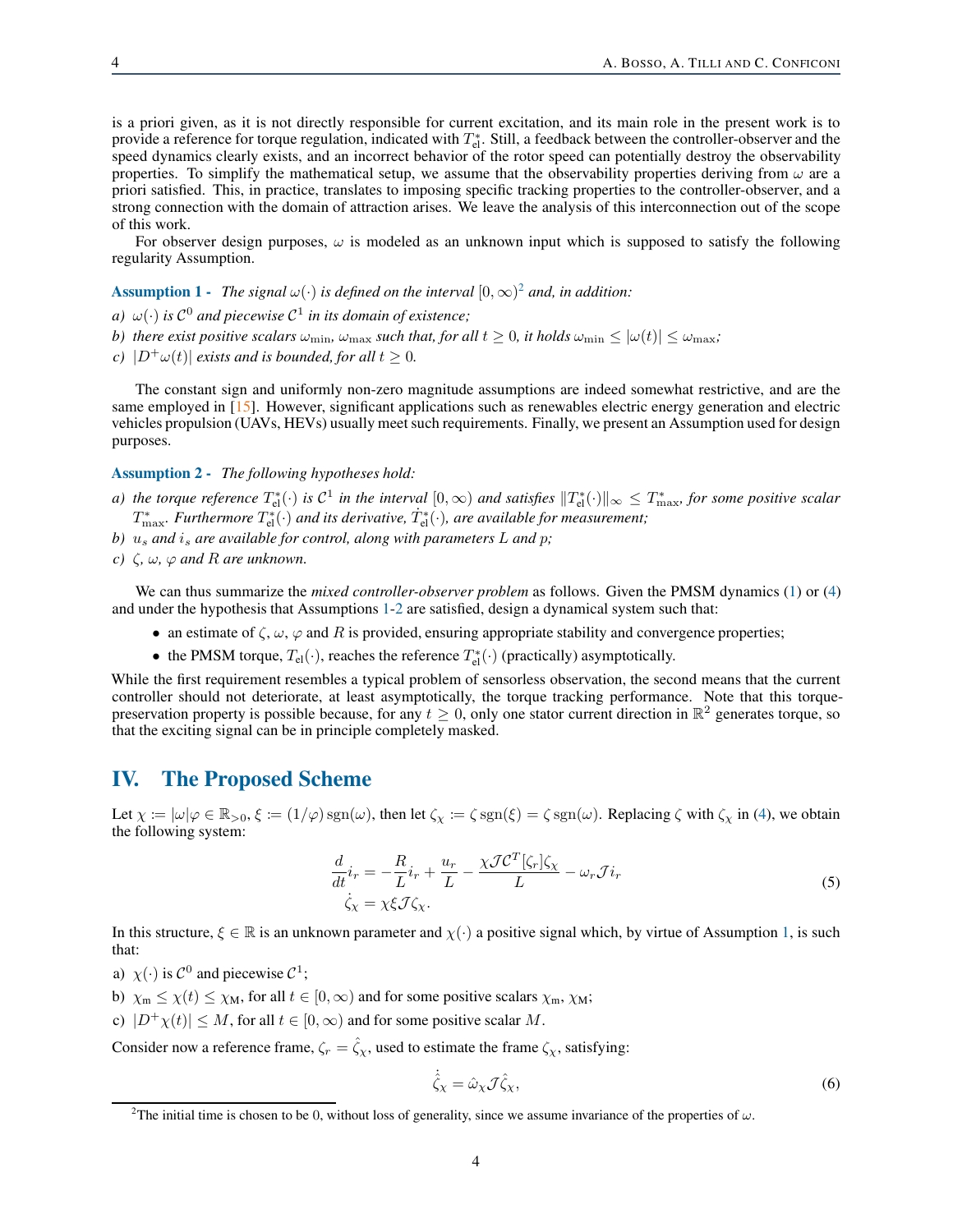with  $\hat{\omega}_\chi$  to be designed for control purposes. Let  $\eta := \mathcal{C}^T[\hat{\zeta}_\chi]\zeta_\chi \in \mathbb{S}^1$  be the synchronization error, and let  $i_{\hat{\chi}}, u_{\hat{\chi}}$  be the electric variables in the frame  $\zeta_{\chi}$ . Then, we can rewrite system [\(5\)](#page-3-4), along with the alignment error dynamics, as:

$$
\frac{d}{dt}i_{\hat{\chi}} = -\frac{R}{L}i_{\hat{\chi}} + \frac{u_{\hat{\chi}}}{L} - \frac{\chi \mathcal{J}\eta}{L} - \hat{\omega}_{\chi} \mathcal{J}i_{\hat{\chi}} \n\dot{\zeta}_{\chi} = \chi \xi \mathcal{J} \zeta_{\chi}, \quad \dot{\eta} = (\chi \xi - \hat{\omega}_{\chi}) \mathcal{J}\eta = \omega_{\eta} \mathcal{J}\eta.
$$
\n(7)

<span id="page-4-3"></span>The electric torque is related to the currents, in the rotating frame  $\hat{\zeta}_x$ , as follows:

$$
\zeta_{\chi}^{T} \mathcal{C}[\hat{\zeta}_{\chi}] \mathcal{J} i_{\hat{\chi}} = \eta^{T} \mathcal{J} i_{\hat{\chi}} = -\eta_{1} i_{\hat{\chi}2} + \eta_{2} i_{\hat{\chi}1} = -\frac{2}{3p} \xi T_{\text{el}},\tag{8}
$$

therefore, if the frames  $\hat{\zeta}_\chi$  and  $\zeta_\chi$  achieve synchronization, it holds  $i_{\hat{\chi}2} = 2/(3p)\xi T_{\text{el}}$ , which corresponds to the typical expression employed in sensored field-oriented control. The remaining component,  $i_{\hat{\chi}1}$ , can be then freely assigned in order to achieve the desired signal injection. This suggests that if the synchronization problem is solved, then the solution of the torque tracking objective is in turn satisfied, as long as  $i_{\hat{x}1}$  and  $i_{\hat{x}2}$  are used for signal injection and torque generation, respectively.

# A. An Adaptive Attitude Observer on  $\mathbb{S}^1$

Indicate with  $h = -\chi \mathcal{J} \eta$  the back-EMF vector, and notice that  $|h| = \chi$ . Let  $\hat{h} = (\hat{h}_1, \hat{h}_2) \in \mathbb{R}^2$ ,  $\hat{\xi} \in \mathbb{R}$  be appropriate estimates of h and  $\xi$ , respectively, and consider the adaptive observer

<span id="page-4-2"></span>
$$
\dot{\hat{\zeta}}_{\chi} = (|\hat{h}|\hat{\xi} + k_{\eta}\hat{h}_1)\mathcal{J}\hat{\zeta}_{\chi}, \qquad \dot{\hat{\xi}} = \gamma\hat{h}_1,\tag{9}
$$

for some positive scalars  $k_n$ ,  $\gamma$ . In a certainty-equivalence sense, suppose that h is perfectly known, then we can rewrite the dynamics of  $x_s \coloneqq (\eta, \tilde{\xi}) \in \mathbb{S}^1 \times \mathbb{R}$ , with  $\tilde{\xi} \coloneqq \xi - \hat{\xi}$  as follows:

<span id="page-4-0"></span>
$$
\dot{\eta} = \left(\chi \tilde{\xi} - k_{\eta} \chi \eta_2\right) \mathcal{J} \eta, \qquad \dot{\tilde{\xi}} = -\gamma \chi \eta_2. \tag{10}
$$

In [\[15\]](#page-10-14) it was proven that under Assumption [1](#page-3-2) the attractor  $\bar{x}_s = ((1,0), 0)$  of system [\(10\)](#page-4-0) is uniformly asymptotically stable, with a domain of attraction that can be extended to all points in  $\mathbb{S}^1\times\mathbb{R}$ , except for a lower dimensional unstable manifold, originating from the saddle equilibrium  $((-1, 0), 0)$ . Furthermore, when  $h \neq h$  it can be shown that it holds:

<span id="page-4-1"></span>
$$
\dot{x}_{s} = f_{s}(x_{s}, \chi) + N(x_{s}, \tilde{h}, \chi, \xi), \qquad (11)
$$

with  $\tilde{h} := h - \hat{h}$  the back-EMF estimation error,  $N(\cdot)$  a continuous function vanishing in  $\tilde{h} = 0$ , and  $f_s(\cdot)$  coinciding with the vector field in [\(10\)](#page-4-0). These considerations suggest that  $\hat{h}(t)$  should be designed so that the trajectories of system  $(11)$  are "close" to those of system  $(10)$ . With a time scale separation approach, we thus decide to design the current controller-observer, with resistance and back-EMF estimation, as the fast subsystem of the structure.

#### B. Fast Subsystem Design Steps

Consider a torque reference  $T_{el}^*(\cdot)$  satisfying Assumption [2,](#page-3-3) then define the following signals:

$$
i_q^* = \frac{2}{3p}\hat{\xi}T_{\text{el}}^*, \qquad p_q^* = \frac{2}{3p}\left(\dot{\hat{\xi}}T_{\text{el}}^* + \hat{\xi}T_{\text{el}}^*\right). \tag{12}
$$

We can summarize the proposed strategy as follows:

- an observer of the stator current  $i_{\hat{\chi}}$  is designed, including a suitable adaptive law for R and h (both regarded in this step as constant parameters);
- the current estimate is imposed to track a reference of the form  $i_{\hat{\chi}}^* = (w_1, i_q^*)$ , where  $w_1$  is the output of an exosystem used for sinusoidal generation;
- the time scale separation is imposed by suitably choosing the gains of the structure, thus restoring the desirable behavior of the adaptive attitude observer  $(9)$ , as highlighted in the comparison between  $(10)$  and  $(11)$ .

This way, the observer problem is solved and, as a consequence of frames synchronization, torque tracking is achieved.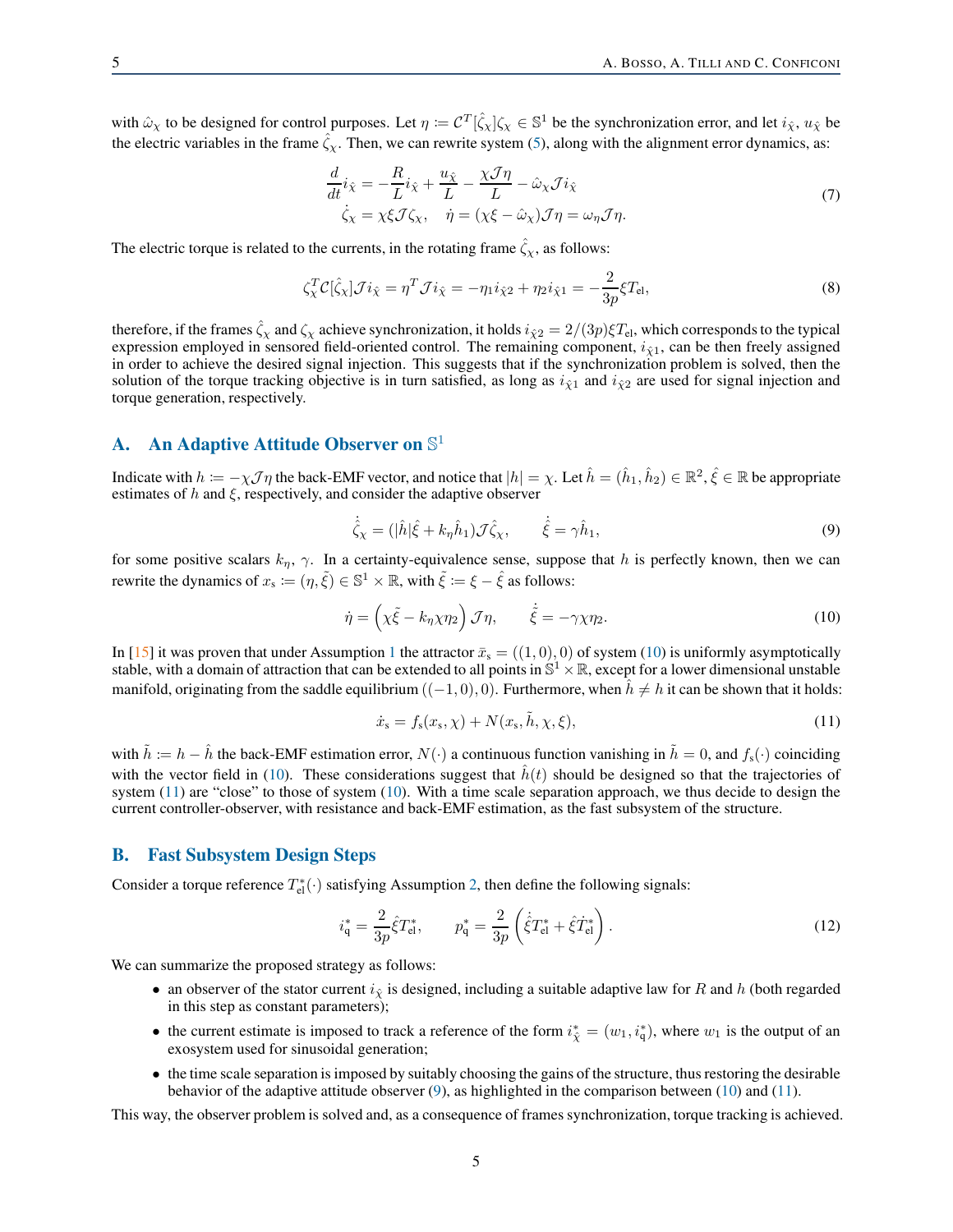## C. Indirect I&I Adaptive Current Controller-Observer

For convenience, rewrite the current dynamics [\(7\)](#page-4-3) as a linear regression form:

$$
\frac{d}{dt}i_{\hat{\chi}} = L^{-1}\Omega^T(i_{\hat{\chi}})\theta + L^{-1}u_{\hat{\chi}} - \hat{\omega}_{\chi}\mathcal{J}i_{\hat{\chi}}, \quad \theta = \begin{pmatrix} R \\ h \end{pmatrix}
$$
\n
$$
D^+\theta = f_{\theta}(\chi, D^+\chi, \eta, \omega_{\eta}), \quad \Omega^T(i_{\hat{\chi}}) = \begin{pmatrix} -i_{\hat{\chi}} & I_2 \end{pmatrix}.
$$
\n(13)

If the map  $f_\theta$  is identically zero, the above dynamics can be treated as in classic adaptive observer design, with  $\theta$  an unknown parameter vector. Bearing this idea in mind, consider an I&I observer of the form

$$
\begin{split} \dot{\hat{i}} &= L^{-1} \Omega^T(i_{\hat{\chi}}) (\hat{\theta} + \beta(i_{\hat{\chi}})) + L^{-1} u_{\hat{\chi}} - \hat{\omega}_{\chi} \mathcal{J} i_{\hat{\chi}} + k_{\rm p} (i_{\hat{\chi}} - \hat{\imath}) \\ \dot{\hat{\theta}} &= -L^{-1} \frac{\partial \beta}{\partial i_{\hat{\chi}}} (i_{\hat{\chi}}) \left[ \Omega^T(i_{\hat{\chi}}) (\hat{\theta} + \beta(i_{\hat{\chi}})) + u_{\hat{\chi}} - L \hat{\omega}_{\chi} \mathcal{J} i_{\hat{\chi}} \right], \end{split} \tag{14}
$$

where  $k_p$  is a positive scalar, while  $\beta(i_{\hat{\chi}})$  is a map to be defined in the following. Let  $\tilde{i} = i_{\hat{\chi}} - \hat{i}$ ,  $z = \hat{\theta} + \beta(i_{\hat{\chi}}) - \theta$ , so that the resulting error dynamics becomes

$$
\dot{\tilde{i}} = -L^{-1}\Omega^{T}(i_{\hat{\chi}})z - k_{\tilde{p}}\tilde{i}
$$
\n
$$
D^{+}z = -L^{-1}\frac{\partial\beta}{\partial i_{\hat{\chi}}}(i_{\hat{\chi}})\Omega^{T}(i_{\hat{\chi}})z - f_{\theta}(\chi, D^{+}\chi, \eta, \omega_{\eta}),
$$
\n(15)

thus suggesting the choice  $\partial \beta / \partial i_{\hat{x}} = k_z \Omega$ , with  $k_z$  a positive scalar, therefore

$$
\beta(i_{\hat{\chi}}) = k_z \left( -\frac{|i_{\hat{\chi}}|^2}{i_{\hat{\chi}}^2} \right). \tag{16}
$$

It follows that the parameter estimation error takes the form

$$
D^{+}z = -(k_z L^{-1}) \underbrace{\left[\Omega(i_{\hat{\chi}})\Omega^{T}(i_{\hat{\chi}})\right]}_{M(i_{\hat{\chi}})} z - f_{\theta}(\chi, D^{+}\chi, \eta, \omega_{\eta}), \tag{17}
$$

which corresponds, for  $f_\theta = 0$ , to a classical gradient descent algorithm. The parameter estimates are then given by:

$$
\hat{R} = \begin{pmatrix} 1 & 0_{1 \times 2} \end{pmatrix} \hat{\theta} - (k_z/2)|i_{\hat{\chi}}|^2
$$
\n
$$
\hat{h} = \begin{pmatrix} 0_{2 \times 1} & I_2 \end{pmatrix} \hat{\theta} + k_z i_{\hat{\chi}}.
$$
\n(18)

Consider the exosystem

$$
\frac{d}{dt}\begin{pmatrix}w_1\\w_2\end{pmatrix} = \begin{pmatrix}0 & \lambda\\-\lambda & 0\end{pmatrix}\begin{pmatrix}w_1\\w_2\end{pmatrix},\tag{19}
$$

with  $\lambda$  a positive scalar for tuning. Instead of working with a tracking error defined with the measured currents, we consider the estimated current mismatch  $e = \hat{i} - i^*_{\hat{\chi}}$ , suggesting a proportional controller of the form:

$$
u_{\hat{\chi}} = -\Omega^T(i_{\hat{\chi}})(\hat{\theta} + \beta(i_{\hat{\chi}})) + L\hat{\omega}_{\chi}\mathcal{J}i_{\hat{\chi}} - Lk_e e + L\begin{pmatrix} \lambda w_2 \\ p_q^* \end{pmatrix},\tag{20}
$$

which in turn leads to the tracking error dynamics:

$$
\dot{e} = -k_e e + k_p \tilde{i}.\tag{21}
$$

<span id="page-5-0"></span>As a consequence, write the overall error system as

$$
\frac{d}{dt}\begin{pmatrix} w_1\\ w_2 \end{pmatrix} = \begin{pmatrix} 0 & \lambda\\ -\lambda & 0 \end{pmatrix} \begin{pmatrix} w_1\\ w_2 \end{pmatrix} \qquad i_{\tilde{\chi}}^*(w, t) = \begin{pmatrix} w_1\\ i_1^*(t) \end{pmatrix}
$$

$$
\frac{d}{dt}\begin{pmatrix} e\\ \tilde{\imath} \end{pmatrix} = \begin{pmatrix} -k_e I_2 & k_p I_2\\ 0_{2 \times 2} & -k_p I_2 \end{pmatrix} \begin{pmatrix} e\\ \tilde{\imath} \end{pmatrix} - \begin{pmatrix} 0_{2 \times 2}\\ L^{-1} I_2 \end{pmatrix} \Omega^T (i_{\hat{\chi}}) z
$$

$$
D^+ z = -(k_z L^{-1})M(i_{\tilde{\chi}}^* + e + \tilde{\imath})z - f_{\theta}(\chi, D^+ \chi, \eta, \omega_{\eta})
$$

$$
\dot{x}_s = f_s(x_s, \chi) + N(x_s, \tilde{h}, \chi, \xi).
$$
(22)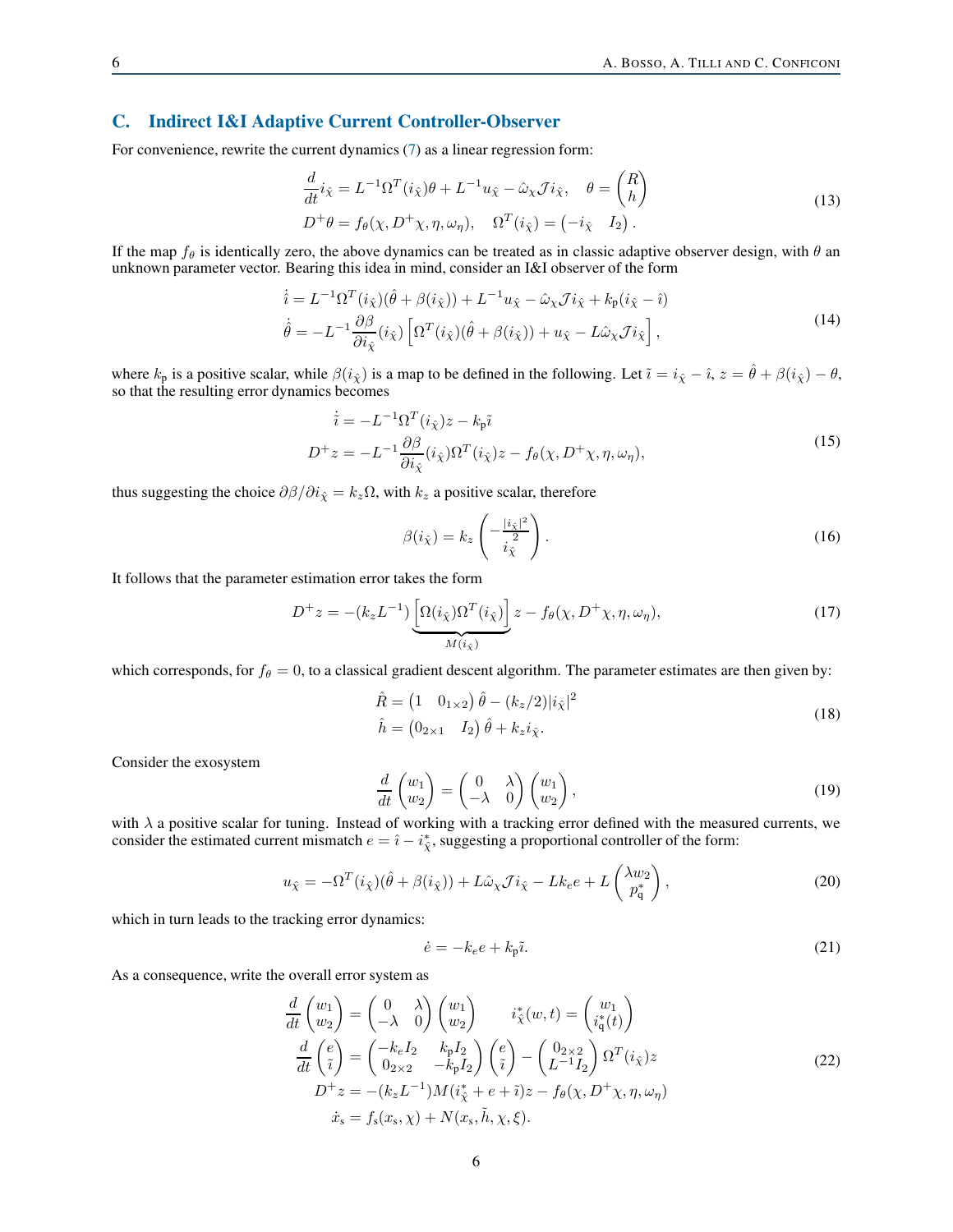Choose, and *fix*, some positive scalars  $\bar{\kappa}_e$ ,  $\bar{\kappa}_p$ ,  $\bar{\kappa}_z$ . Appealing to classical singular perturbations arguments, denote with *ε* the perturbation parameter, let  $\lambda = k_e/\bar{\kappa}_e = k_p/\bar{\kappa}_p = k_z/(L\bar{\kappa}_z) = \varepsilon^{-1}$  and let  $t = t^* + \varepsilon \tau$ , with  $\tau$  indicating the fast time scale and  $t^* \geq 0$ . The boundary layer system can be then written as follows (denote with  $(\cdot)'$  the time derivative in the fast scale):

$$
\begin{pmatrix} w_1' \\ w_2' \end{pmatrix} = -\mathcal{J} \begin{pmatrix} w_1 \\ w_2 \end{pmatrix}, \qquad i^*_{\hat{\chi}}(w, t^*) = \begin{pmatrix} w_1 \\ i^*_{\mathbf{q}}(t^*) \end{pmatrix}
$$

$$
\begin{pmatrix} e' \\ \tilde{i}' \end{pmatrix} = \begin{pmatrix} -I_2 \bar{\kappa}_e & I_2 \bar{\kappa}_p \\ 0_{2 \times 2} & -I_2 \bar{\kappa}_p \end{pmatrix} \begin{pmatrix} e \\ \tilde{i} \end{pmatrix} = A_f \begin{pmatrix} e \\ \tilde{i} \end{pmatrix}
$$

$$
z' = -\bar{\kappa}_z M(i^*_{\hat{\chi}}(w, t^*) + e + \tilde{i}) z,
$$
 (23)

<span id="page-6-2"></span>and note that only ordinary derivatives can be used since  $f_\theta$  is absent. We have the following stability result.

<span id="page-6-1"></span>**Lemma 1** - Suppose that  $|i_q^*(t^*)| \leq I^*$ , for a positive scalar  $I^*$ . Then, there exists a positive scalar  $W^*$  such that, *for any*  $w(0)$  *satisfying*  $|w(0)| \geq W^*$ *, the origin of system* 

<span id="page-6-0"></span>
$$
\frac{d}{d\tau}\begin{pmatrix}e\\ \tilde{i}\\ z\end{pmatrix} = \begin{pmatrix} -I_2\bar{\kappa}_e & I_2\bar{\kappa}_p & 0_{2\times 3} \\ 0_{2\times 2} & -I_2\bar{\kappa}_p & 0_{2\times 3} \\ 0_{3\times 2} & 0_{3\times 2} & -\bar{\kappa}_z M(i^*_\chi + e + \tilde{i}) \end{pmatrix} \begin{pmatrix}e\\ \tilde{i}\\ z\end{pmatrix}
$$
(24)

*is uniformly globally asymptotically stable and locally exponentially stable.*

*Proof.* Due to the structure of system [\(24\)](#page-6-0), we have that the  $(e, \tilde{i})$ -subsystem is globally exponentially stable, hence there exist positive scalars  $a_{1f}$ ,  $a_{2f}$  such that:

$$
\left| \frac{e(\tau)}{\tilde{\imath}(\tau)} \right| \le a_{1f} \exp\left(-a_{2f}\tau\right) \left| \frac{e(0)}{\tilde{\imath}(0)} \right| \tag{25}
$$

The proof collapses then to the stability analysis of the z-subsystem, which is written as:

$$
\frac{d}{dt}z = -\bar{\kappa}_z \left( \frac{\Omega_w \Omega_w^T}{M_w(w,e,\tilde{i})} + \frac{\Omega_t \Omega_t^T}{M_t(e,\tilde{i},t^*)} \right)
$$
\n
$$
\Omega_w = \begin{pmatrix}\n-w_1 - e_1 - \tilde{i}_1 \\
1 \\
0\n\end{pmatrix}, \Omega_t = \begin{pmatrix}\n-i_1^* - e_2 - \tilde{i}_2 \\
0 \\
1\n\end{pmatrix}
$$
\n(26)

with  $\Omega = (\Omega_w(w, e, \tilde{i}) \cap \Omega_t(e, \tilde{i}, t^*))$ . The main idea is to exploit the richness properties of w, regardless of the fact that both  $\Omega_w$  and  $\Omega_t$  are not individually PE.

Firstly, we want to prove that, for any bounded  $e(0)$ ,  $\tilde{i}(0)$ , the pair  $(\Omega^T, 0_{3 \times 3})$  is UCO, i.e.:

$$
\alpha_1 \le \int_{\tau}^{\tau+\delta} \underbrace{x^T M(i_{\tilde{\chi}}^*(w(s), t^*) + e(s) + \tilde{\imath}(s))x}_{x^T \Omega_w \Omega_w^T x + x^T \Omega_t \Omega_t^T x} ds \le \alpha_2,
$$
\n
$$
(27)
$$

for some positive scalars  $\alpha_1, \alpha_2, \delta$ , for all  $x = \begin{pmatrix} x_1 & x_2 & x_3 \end{pmatrix}^T \in \mathbb{R}^3$  satisfying  $|x| = 1$ . Let  $\Omega_0(\tau) = \Omega(i^*_\chi(w(\tau), t^*))$ and  $M_0(\tau) = \Omega_0(\tau) \Omega_0^T(\tau)$ , then it follows that (for  $\delta = 2\pi$ )

$$
\int_{\tau}^{\tau+\delta} x^T M_0(s)x ds = \int_{\tau}^{\tau+\delta} [x_1^2 w_1^2(s) - 2x_1 x_2 w_1(s)] ds
$$
  
+  $\delta (x_1^2 (i_q^*)^2 - 2x_1 x_3 i_q^* + x_2^2 + x_3^2)$   
 $\geq \pi |w(0)|^2 x_1^2 + 2\pi (x_2^2 + x_3^2)$   
+  $2\pi x_1^2 (i_q^*)^2 - 4\pi |x_1||x_3|I^*$   
 $\geq \pi |w(0)|^2 x_1^2 + 2\pi (x_2^2 + x_3^2)$   
+  $2\pi x_1^2 (i_q^*)^2 - \frac{2\pi}{\rho} (x_1 I^*)^2 - \rho 2\pi x_3^2$ ,

for any positive scalar  $\rho$ . Choose  $\rho \in (0,1)$  and  $W^*$  sufficiently large to enforce that all coefficients multiplying  $x_i$ ,  $i \in \{1, 2, 3\}$ , are positive. Hence the pair  $(\Omega_0^T, 0_{3 \times 3})$  is UCO. Denote with  $\beta_1$  the UCO lower bound of  $(\Omega_0^T, 0_{3 \times 3})$ ,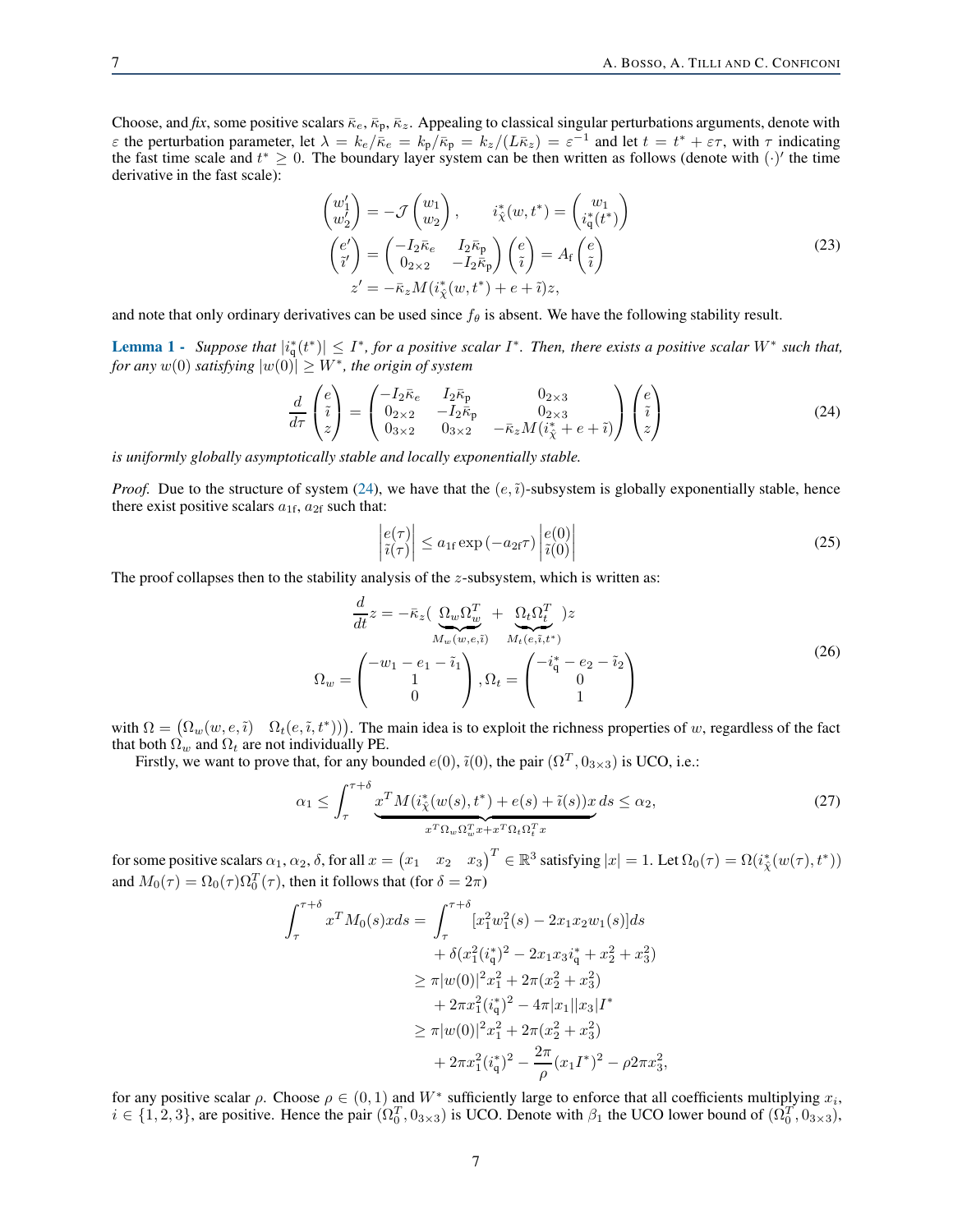and let  $\Omega = \Omega_0 + \Delta \Omega(e, \tilde{\imath})$ , with  $\Delta \Omega = (\Delta \Omega_w \Delta \Omega_t)$ . Following [\[18,](#page-10-17) Lemma 6.1.2], apply the triangle inequality to yield:

$$
\sqrt{\int_{\tau}^{\tau+\delta} x^T M x ds} = \sqrt{\int_{\tau}^{\tau+\delta} \left| \begin{pmatrix} \Omega_w^T \\ \Omega_t^T \end{pmatrix} x \right|^2 ds}
$$

$$
= \sqrt{\int_{\tau}^{\tau+\delta} \left| \Omega_0^T x + \begin{pmatrix} \Delta \Omega_w^T \\ \Delta \Omega_t^T \end{pmatrix} x \right|^2 ds}
$$

$$
\geq \sqrt{\beta_1} - \sqrt{\int_{\tau}^{\tau+\delta} |e + \tilde{i}|^2 ds}
$$

$$
\geq \sqrt{\beta_1} - 2\sqrt{\delta} \max_{s \geq \tau} \left| \tilde{i}(s) \right|
$$

$$
\geq \sqrt{\beta_1} - 2\sqrt{\delta} a_{1f} \exp(-a_{2f} \tau) \left| \tilde{i}(0) \right|.
$$

Therefore, it is sufficient that

<span id="page-7-0"></span>
$$
\left|\frac{e(0)}{\tilde{\imath}(0)}\right| < \frac{1}{2a_{1f}}\sqrt{\frac{\beta_1}{2\pi}}\tag{28}
$$

in order to yield  $(\Omega^T, 0_{3\times3})$  UCO, with lower bound denoted with  $\alpha_1$ . If the initial conditions do not satisfy [\(28\)](#page-7-0), clearly it is sufficient to wait a finite time  $T$  such that

$$
T > \frac{1}{a_{2f}} \log \left( \left| \frac{e(0)}{\tilde{\imath}(0)} \right| 2a_{1f} \sqrt{\frac{2\pi}{\beta_1}} \right) \tag{29}
$$

to recover the previous UCO property, with the same lower bound, a possibly higher upper bound, and  $\delta = T + 2\pi$ .

Pick an arbitrary positive scalar  $c > 0$ , and choose any initial condition satisfying  $|(e(0), \tilde{i}(0))| \leq c$ , with arbitrary  $|z(0)|$ . We have that  $(\Omega^T, 0_{3\times3})$  is UCO, with bounds depending on c. By classic identification results,  $(\Omega^T, 0_{3\times3})$ UCO if and only if so is  $(\Omega^T, -\Omega \Omega^T)$ . Consider  $V = z^T \overline{z}/(2\overline{\kappa}_z)$ , then:

$$
\int_{\tau}^{\tau+\delta} \frac{d}{ds} V(s) ds = \int_{\tau}^{\tau+\delta} -z(s)^T \Omega \Omega^T z(s) ds \le -\alpha |z(\tau)|^2,
$$
\n(30)

for some  $\alpha$  such that  $0 < 1 - 2\bar{\kappa}_z \alpha < 1$ . From [\[18,](#page-10-17) Theorem 1.5.2] we have:

$$
|z(\tau)| \le \sqrt{\frac{1}{1 - 2\bar{\kappa}_z \alpha}} \exp\left(-\frac{1}{2\delta} \log\left(\frac{1}{1 - 2\bar{\kappa}_z \alpha}\right) \tau\right) |z(0)|. \tag{31}
$$

Since  $\alpha$  and  $\delta$  are fixed, once c is selected, and the exponential decay holds uniformly in the specified initial conditions, it follows that the origin of  $(24)$  is locally exponentially stable. We cannot infer global exponential stability, though, because these parameters change once a larger (compact) set of initial conditions is selected. However, note that  $\delta \to \infty$  only if  $c \to \infty$ , therefore the convergence rate becomes smaller as the initial conditions grow in norm, but it is always non-zero in any compact set. From these arguments, and the fact that the bounds hold uniformly in time, it follows that the origin of [\(24\)](#page-6-0) is uniformly globally asymptotically stable.  $\Box$ 

#### D. Main Result

Let  $x_f \coloneqq (e, \tilde{\imath}, z)$ , then we can state the following stability result, which allows to solve the *mixed controller-observer problem*.

Theorem 1 - *Consider system* [\(22\)](#page-5-0)*, parameterized through the positive scalar* ε *as shown above. Denote with*  $(w(t), x_f(t), x_s(t))$  the trajectories of such system, when they exist, for initial conditions  $(w(0), x_f(0), x_s(0))$ *.* Let *Assumptions [1-](#page-3-2)[2](#page-3-3) hold. Then, there exist:*

- *an open region*  $\mathcal{R} \subset \mathbb{S}^1 \times \mathbb{R}$ *, independent of*  $\chi(\cdot)$ *,*  $T^*_{el}(\cdot)$ *,*  $T^*_{el}(\cdot)$ *<sub><i>and such that*  $\bar{x}_s \in \mathcal{R}$ *;*</sub>
- *a proper indicator of*  $\bar{x}_s$  *in*  $\mathcal{R}$ *, denoted with*  $\sigma$ *;*
- *class*  $KL$  *functions*  $\beta_s$ ,  $\beta_f$ *;*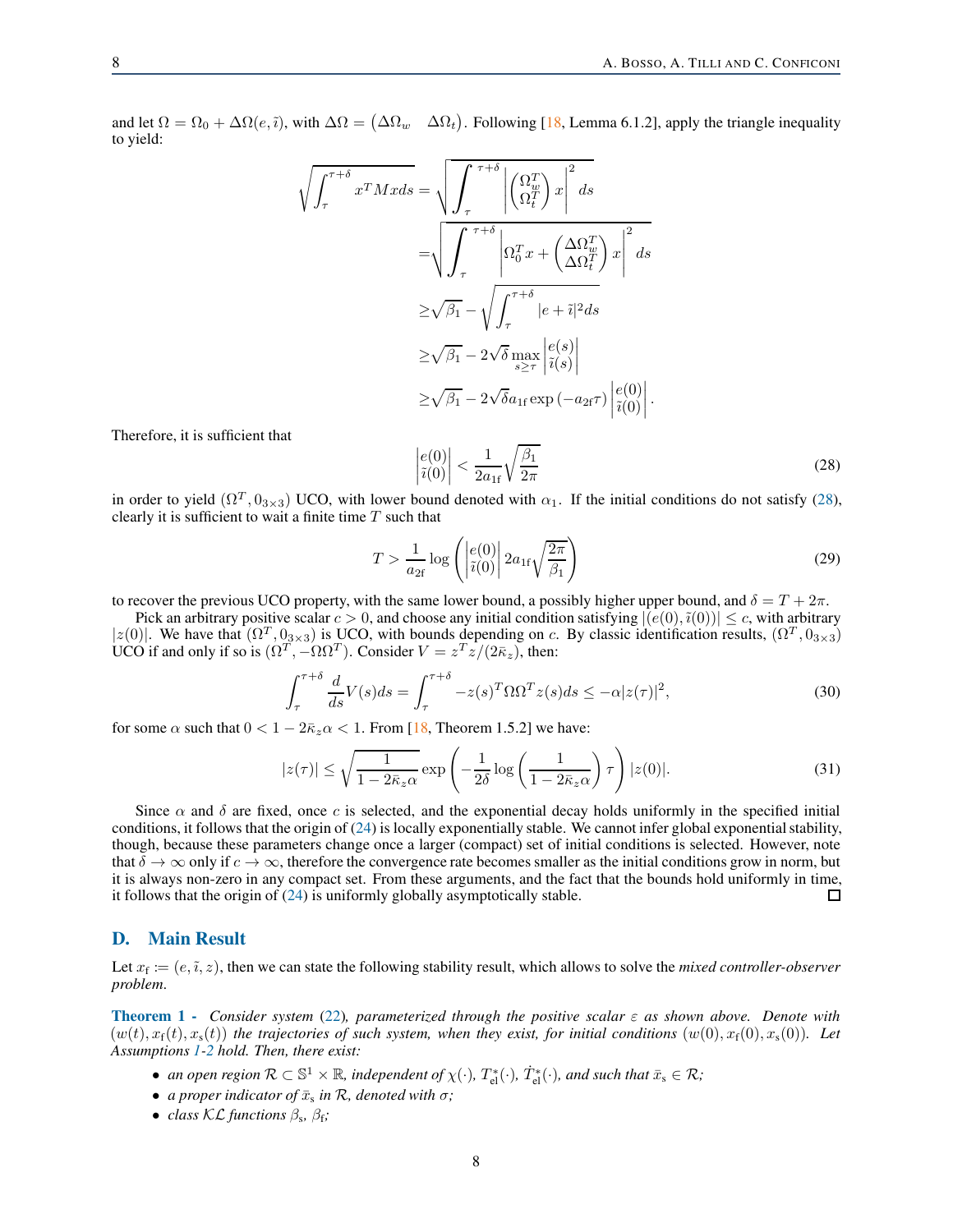Table 1: System parameters

| Stator resistance $R[\Omega]$ |  | 0.108 Stator inductance $L[\mu H]$       | 30.62                |
|-------------------------------|--|------------------------------------------|----------------------|
| Nominal angular speed [rpm]   |  | 7000 Rotor magnetic flux $\varphi$ [mWb] | 1.309                |
| Number of pole pairs $p$      |  | 12 Load inertia $[Kgm2]$                 | $1.4 \times 10^{-4}$ |

<span id="page-8-1"></span>*such that, for any positive scalars*  $\Delta_f$ ,  $\Delta_s$ ,  $\delta$ , *there exist*  $\varepsilon^* > 0$ ,  $W^* > 0$  *such that, for all*  $0 < \varepsilon < \varepsilon^*$  *and all initial conditions satisfying*  $|w(0)| \ge W^*$ ,  $|x_f(0)| \le \Delta_f$ ,  $\sigma(x_s) \le \Delta_s$ , the resulting trajectories are forward complete and *satisfy, for all*  $t \geq 0$ *:* 

$$
|x_{\rm f}(t)| \leq \beta_{\rm f}(|x_{\rm f}(0)|, t/\varepsilon) + \delta
$$
  
\n
$$
\sigma(x_{\rm s}(t)) \leq \beta_{\rm s}(\sigma(x_{\rm s}(0)), t) + \delta.
$$
\n(32)

*Proof.* From [\[15,](#page-10-14) Lemma 1], it follows that there exist R,  $\sigma$  and  $\beta_s$  defined above such that the trajectories of system [\(10\)](#page-4-0) satisfy, for all  $t \geq 0$  and all  $x_s \in \mathcal{R}$ :

$$
\sigma(x_s(t)) \leq \beta_s(\sigma(x_s(0)), t). \tag{33}
$$

Let  $\mathcal{K} := \{x_s : \sigma(x_s) \leq \beta_s(\Delta_s, 0) + \delta\}$ , then by boundedness of  $T_{el}^*$  it follows that, for all  $x_s \in \mathcal{K}$ , there exists a positive scalar  $I^*$  such that  $||i_q^*||_{\infty} \leq I^*$ . Apply Lemma [1](#page-6-1) with the bound  $I^*$  to i W<sup>∗</sup> such that, for all  $|w(0)| \geq W^*$ , the trajectories of system [\(23\)](#page-6-2) satisfy, for a class  $\mathcal{KL}$  function  $\beta_f$ :

$$
|x_{\mathbf{f}}(\tau)| \leq \beta_{\mathbf{f}}(|x_{\mathbf{f}}(0)|, \tau). \tag{34}
$$

Due to the regularity properties of system [\(22\)](#page-5-0), we can use the result in [\[20\]](#page-10-19) to imply the existence of a positive scalar  $\varepsilon^*$  which yields the bounds of the statement.  $\Box$ 

Clearly, appropriate choice of  $\delta$  ensures an arbitrarily small residual torque tracking error. We finally summarize the overall controller-observer structure:

$$
\begin{split}\n\dot{\hat{i}} &= L^{-1}\Omega^{T}(i_{\hat{\chi}})(\hat{\theta} + \beta(i_{\hat{\chi}})) + L^{-1}u_{\hat{\chi}} - \hat{\omega}_{\chi}\mathcal{J}i_{\hat{\chi}} + k_{\mathsf{p}}(i_{\hat{\chi}} - \hat{\imath}) \\
\dot{\theta} &= -\frac{\partial\beta}{\partial i_{\hat{\chi}}}(i_{\hat{\chi}})\left[L^{-1}\Omega^{T}(i_{\hat{\chi}})(\hat{\theta} + \beta(i_{\hat{\chi}})) + L^{-1}u_{\hat{\chi}} - \hat{\omega}_{\chi}\mathcal{J}i_{\hat{\chi}}\right] \\
\dot{\hat{\zeta}}_{\chi} &= \hat{\omega}_{\chi}\mathcal{J}\hat{\zeta}_{\chi}, \quad \dot{\hat{\xi}} = \gamma\hat{h}_{1}, \quad \hat{\omega}_{\chi} = |\hat{h}|\hat{\xi} + k_{\eta}\hat{h}_{1} \\
\frac{d}{dt}\begin{pmatrix} w_{1} \\ w_{2} \end{pmatrix} &= \begin{pmatrix} 0 & \lambda \\ -\lambda & 0 \end{pmatrix} \begin{pmatrix} w_{1} \\ w_{2} \end{pmatrix} \quad e = \hat{\imath} - \begin{pmatrix} w_{1} \\ i_{\eta}^{*} \end{pmatrix} \\
\beta(i_{\hat{\chi}}) &= k_{z} \begin{pmatrix} -\frac{|i_{\hat{\chi}}|^{2}}{2} \\ i_{\hat{\chi}}^{*} \end{pmatrix}, \qquad \hat{h} = \begin{pmatrix} 1 & 0_{1\times 2} \end{pmatrix} \hat{\theta} - (k_{z}/2)|i_{\hat{\chi}}|^{2} \\
i_{\eta}^{*} &= \frac{2}{3p}\hat{\xi}T_{\text{el}}^{*} \qquad p_{\eta}^{*} = \frac{2}{3p}\left(\dot{\xi}T_{\text{el}}^{*} + \hat{\xi}T_{\text{el}}^{*}\right) \\
u_{\hat{\chi}} &= -\Omega^{T}(i_{\hat{\chi}})(\hat{\theta} + \beta(i_{\hat{\chi}})) + L\hat{\omega}_{\chi}\mathcal{J}i_{\hat{\chi}} - Lk_{e}e + L\begin{pmatrix} \lambda w_{2} \\ p_{\eta}^{*} \end{pmatrix}.\n\end{split}
$$
\n(35)

## <span id="page-8-0"></span>V. Numerical Results

For the simulation tests that we present in the following, we adopted as benchmark a motor for electric multirotor UAV propulsion, whose parameters are presented in Table [1](#page-8-1) (corresponding to the commercial PMSM *Tmotor 4006 KV380* ). The proposed controller-observer was combined with a standard PI speed controller, in a typical cascade structure. In particular, the proportional and integral gains of the speed controller were set to  $k_{p\omega} = 0.018$ ,  $k_{i\omega} =$ 0.072, respectively. A first order filter with time constant  $\tau = 0.1$ ms was then used to obtain  $T_{el}^*$ ,  $\dot{T}_{el}^*$ . The gains of the proposed scheme were selected as  $k_p = 3.93 \times 10^3$ ,  $k_e = 1.964 \times 10^3$ , while the frequency for the current harmonic injection was set to  $\lambda/(2\pi) = 2kHz$ . In place of the scalar gain  $k_z$ , we considered a matrix gain of the form diag{0.005, 0.75, 0.75} (the above results still apply in this context with some increased notational burden). For what concerns the adaptive attitude observer tuning, we considered the linearization of the corresponding dynamics [\(10\)](#page-4-0) about the attractor  $\bar{x}_s$ , with  $\chi$  set according to nominal flux and half the nominal speed (3500rpm). Then the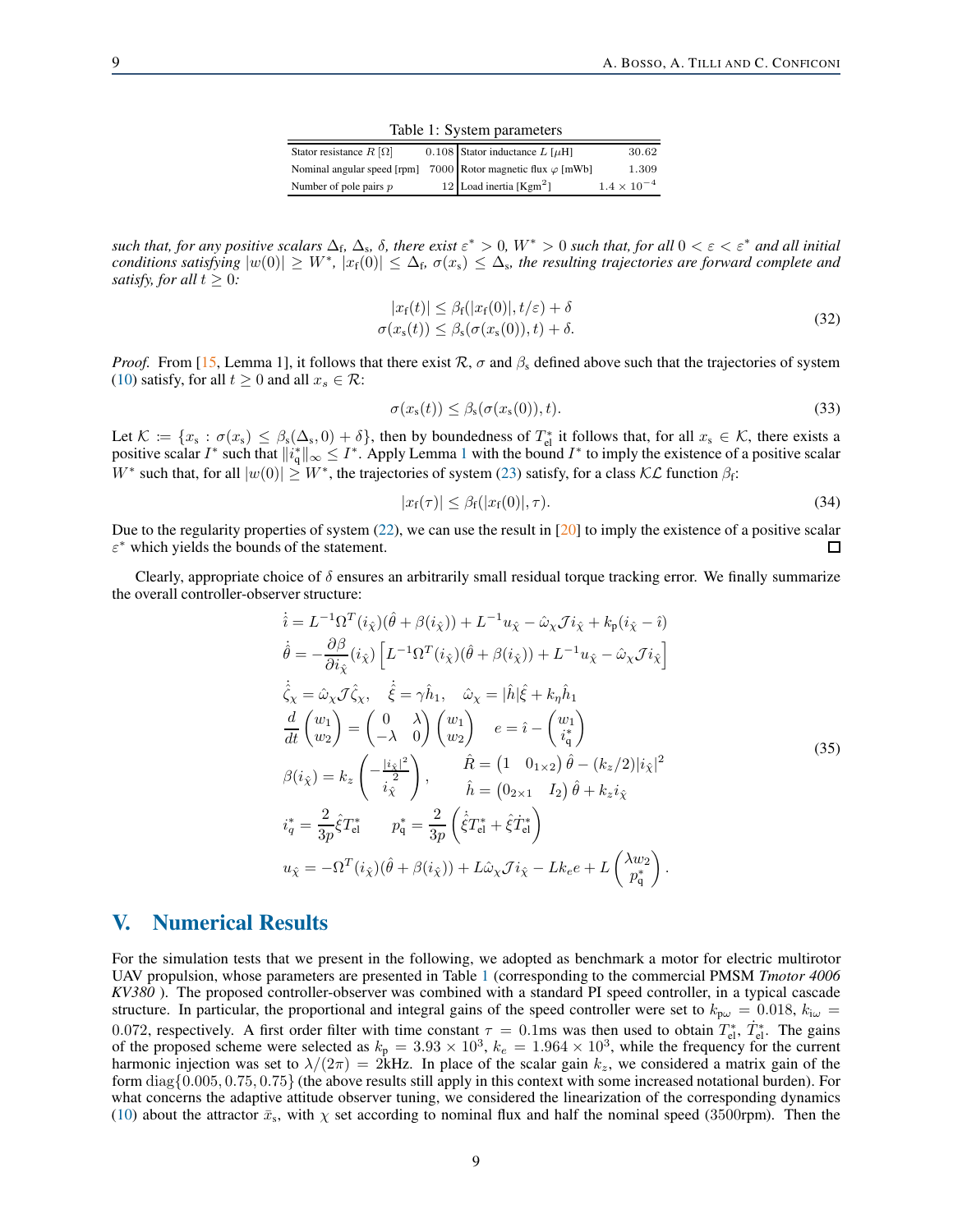eigenvalues of the resulting second order linear system (see [\[15\]](#page-10-14) for details) have been placed in  $(-1 \pm (1/3)i) \times 10^2$ , by means of gains  $k_n = 34.75$ ,  $\gamma = 335.34$  in order to ensure proper time scale separation. A demanding timevarying speed profile with ramps and sinusoidal waveforms,  $\omega_m^*$ , has been selected as benchmark to test the system under challenging conditions. The observer estimates have been initialized to zero, except for  $\xi$ , whose initial value has been set to  $802.29 \text{Wb}^{-1}$ .

Figure [1](#page-9-1) shows the results obtained under the aforementioned working conditions. In plot (a-1) it can be seen that, after an initial transient phase, the estimate of the mechanical speed,  $\hat{\omega}/p = |\hat{h}|\hat{\xi}/p$ , closely matches the true signal. Note that we did not include the term  $k_{\eta} \hat{h}_1$ , as in the expression of  $\hat{\omega}_\chi$ , in order to reduce noise sensitivity. In plot (a-2) the mechanical speed estimation error is obtained as  $\tilde{\omega}/p = (\omega - \hat{\omega})/p$ , while plot (b-1) shows the the angular estimation error  $\hat{\theta} = \text{atan2}(\eta_2, \eta_1)$ . Plot (b-2) shows the parameter  $\xi$  and its estimate  $\xi$ , which works correctly and with limited errors during the fast sinusoidal phase of the speed profile. The fast subsystem variables rapidly converge to the actual signals, as expected from the imposed time scale separation. The resistance estimate is portrayed in plot (c-1), along with its actual value. Note that a fast reconstruction is achieved, even with a zero initial estimate (which is somewhat penalizing as some knowledge about the nominal resistance value is usually available), and kept with minimal mismatches during the most demanding part of the speed profile. As a result, effective torque estimation and tracking is achieved, as highlighted in plot (c-2). In turn, the system speed accurately tracks the reference trajectory. Finally, plots (d-1)-(d-2) depict over the initial 15ms of the simulation the PMSM currents, along with the respective references, and the tracking error e, which is quickly steered to zero.

<span id="page-9-1"></span>

Figure 1: (a-1): Rotor speed (blue), estimated value (red) and speed reference (dashed yellow). (a-2): mechanical speed estimation error. (b-1): rotor position reconstruction error. (b-2): parameter  $\xi$  (blue) and its estimate (red). (c-1): stator resistance (blue) and its estimate (red). (c-2): torque (blue), estimated signal  $\hat{T}_{el} = (3/2)p(i_{\hat{X}2}/\hat{\xi})$  (red) and torque reference (dashed yellow). (d-1): current signals  $\vec{i}_{\hat{\chi}}$  (solid) and corresponding current references  $\vec{i}_{\hat{\chi}}^*$  (dashed), with the first component in blue, the second in red.  $(d-2)$ : current tracking error  $e$ , with the first component in blue, the second in red.

# <span id="page-9-0"></span>VI. Conclusions and Future Works

A mixed sensorless controller-observer for PMSMs was proposed to solve at the same time an observation problem and a torque regulation task. Opportune signal injection was imposed to ensure observability of the unknown stator resistance, and hence provide formal guarantees of stability and robustness for both the aforementioned objectives. In addition, the design was proved to work in scenarios of variable speed, with no assumption on the mechanical model. Numerical simulations were then presented to further validate the structure. Future efforts will be dedicated to relaxing the assumptions imposed to the rotor speed, and application to other classes of electric motors.